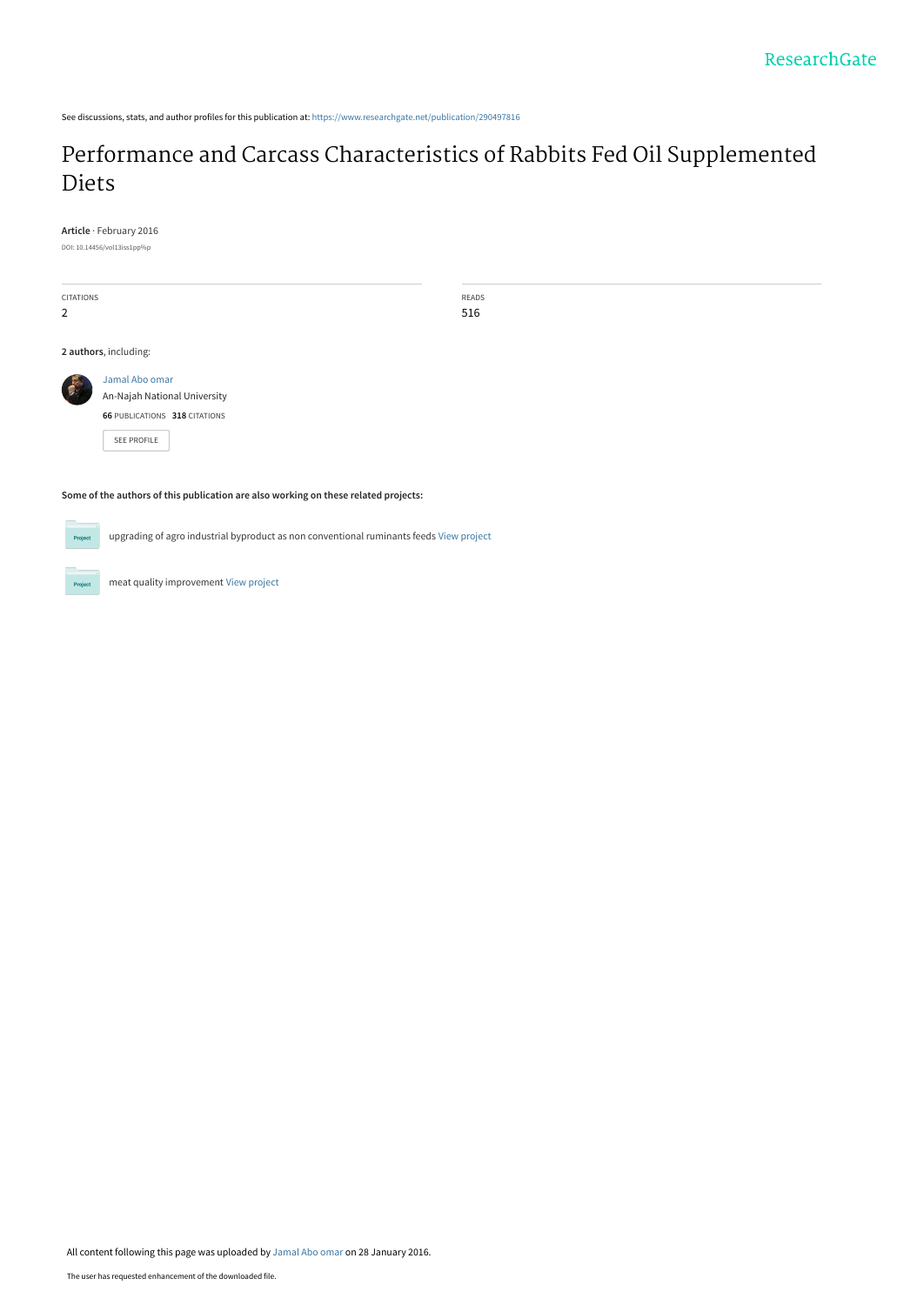# OURNA

# **Performance and Carcass Characteristics of Rabbits Fed Oil Supplemented Diets**

# **Jamal Abo OMAR\* and Ahmad ZAZA**

*Department of Animal Production, Faculty of Agriculture, An-Najah National University, Nablus, Palestine*

# **( \* Corresponding author's e-mail: aboomar57@najah.edu)**

*Received: 21 December 2014, Revised: 28 October 2015, Accepted: 26 November 2015* 

#### **Abstract**

The objective of this study is to investigate the effects of feeding different dietary fat supplements in the finisher rations of Baladi rabbits, including sesame oil (SO), olive oil sediments (OOS), and poultry grease (PG), in comparison to the traditional oil supplement, the soybean soap stock oil (SS), on growth performance, blood lipid profile, dressing percentage and carcass cut, and meat quality: water holding capacity (WHC) and cell forming unit (CFU). A total of 48 Baladi rabbits were used, with individual body weights (BW) of  $519 \pm 22$  g at the beginning of the experiment. Rabbits were randomly divided into 4 groups of 12, and those in each group were individually fed cereal grain-soybean meal (SBM) with a fixed amount (*i.e*. 30 g/kg dry matter (DM)) of oil, being either soybean oil (SOY), olive oil sediments (OOS), recycled restaurant oil (RRO), or poultry grease (PG). All rations were isonitrogenous and contained iso-metabolizable energy (ME). At the end of the 44 day feeding trial, all animals were slaughtered. Rabbits fed a SOY supplemented diet consumed more ( $P < 0.05$ ) feed than those fed the OOS, RRO, or PG supplemented diets. However, rabbits fed the SOY had a better ( $P < 0.05$ ) feed conversion ratio than rabbits fed the OOS, PG, or RRO diets. Oil source had no effect on carcass components weights. Liver was heavier ( $P < 0.05$ ) in rabbits fed the SOY supplemented diet. However, the RRO fed rabbits had heavier ( $P < 0.05$ ) small intestine, large intestine and cecum. In conclusion, the positive effects of the tested oil supplements (*i.e.* RRO, OOS, PG) on the studied performance and carcass traits is encouraging, but more investigation is needed to identify the optimal levels for these supplements in various diets of local rabbits.

**Keywords:** Rabbits, performance, supplemental oil, carcass cuts, visceral organs

#### **Introduction**

In the intensive feeding of farm animals, fat is added to increase feed energy value and to improve the consistency and palatability of the feed. However, animal performance and lower feeding costs are one of the main concerns for researchers all over the world. In the diets for nonruminants (*i.e.* broilers, rabbits), vegetable fats such as soybean oil, sunflower oil, and rapeseed oil, as well as animal fats such as beef tallow, bone and poultry fat, are used [1]. Soybean oil (SOY) is the main source of vegetable fat used in poultry feeding, because of the favorable fatty acid composition and high content of metabolizable energy [2], but its cost is relatively high. Studies have shown that rabbits have the ability to utilize significant amounts of dietary fat as a source of energy; however, the efficiency of its utilization largely depends on the composition of fatty acids [1,3-10]. Olive oil sediments (OOS), poultry grease (PG), and recycled restaurant oil (RRO) are cheap potential alternative energy sources that are available locally, allowing cutting of the feeding costs. However, information on the influence of these fat sources on rabbit performance, carcass cuts, visceral organs, and health status of the rabbits is not available. The unsaturated fatty acid enriched vegetable oils are better digested by poultry, compared to fatty acid enriched animal fats [1,8]. In Pigs, feeding CLA increased the rate of gain [11,12], and improved feed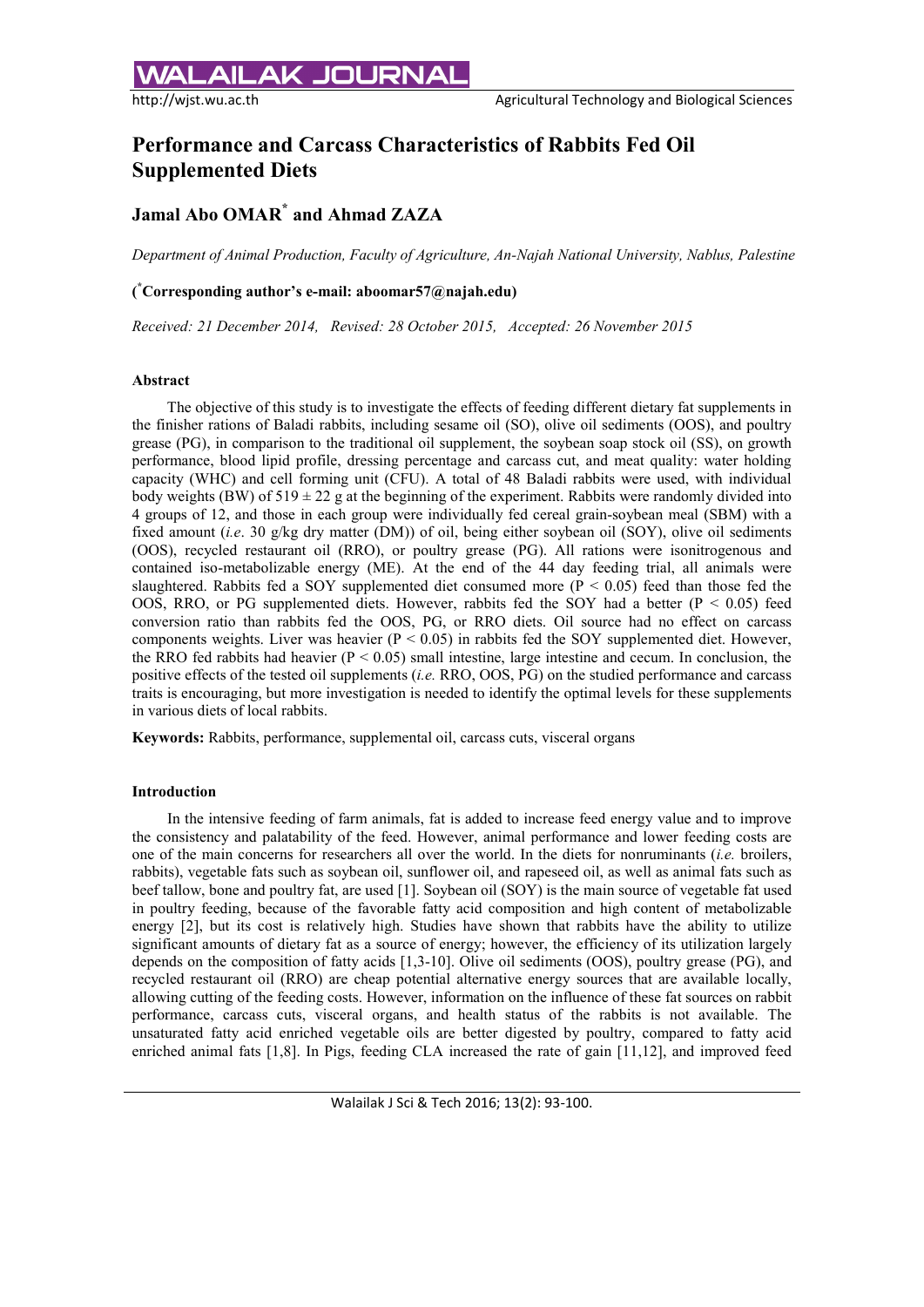efficiency [12-15]. However, in several other investigations, no growth-enhancing effect of CLA in pigs was observed [14,16-18]. Body weight gain and feed intake of broiler chickens were significantly reduced by dietary CLA [19]. An increase in weight gain and feed intake was reported by Bolukbasi [20], whereas Sirri *et al.* [21] found no influence of dietary CLA on productive performance in poultry.

Therefore the objective of the study was to compare the effect of SOY as a traditional fat supplement to OOS, PG, and RRO on performance, carcass cuts, and visceral organs of local *Baladi* rabbits.

#### **Materials and methods**

#### **Study site**

The study was conducted at the farm of An Najah National University, Tulkarm city, Palestine, which is a semi-arid area, after approval of the University Animal Care and Use Committee.

#### **Animals, design, dietary treatments and analytical methods**

48 male *Baladi* rabbits (a medium size local rabbit breed), with initial body weights (BW) = 519  $\pm$ 22 g (mean  $\pm$  SD) at 45 day of age were used. Rabbits were individually placed in 40×30 cm cages in a shaded pen and treated with IVOMEC (Merial Limited, Luluth, GA, USA) and Cogla Vac (Cogla Laboratories, Libourne, France) against internal and external parasites and enterotoxaemia, respectively, immediately prior to the start of the experiment.

Rabbits were assigned to one of 4 dietary treatments (**Table 1**), being a soybean oil diet containing 30 g/kg DM sesame oil (SOY;  $n = 12$ ), and 3 additional diets containing similar levels of olive oil sediment (OOS;  $n = 12$ ), restaurant recycled oil (RRO;  $n = 12$ ), and poultry grease (PG;  $n = 12$ ). The duration of the experiment was 44 day. Vitamin E (DL-α-tocopherol acetate, BASF), which protects the polyunsaturated fatty acids (PUFA) from oxidation by regulating lipoperoxidase production, was used as a natural antioxidant. Oil was added to the complete diet during pelleting.

Diets were composed of forage (*i.e*. 100 g/kg DM wheat straw) and a concentrate (*i.e*. 900 g/kg DM of a mixture of cereals, soybean meal, by-product feeds, and a mineral premix) (**Table 1**). Oils were obtained from local commercial venders and mixed into the concentrate, which was later mixed and pelleted with the straw and delivered as rabbit pellets. All diets were formulated to be isonitrogenous and iso-ME (CP 180 g/kg; ME 11.2 MJ/kg DM), and to meet all nutrient requirements for rabbits [22].

#### **Chemical analysis**

The experimental rations were analyzed (three samples from each ration) according to the procedures of AOAC [23] for DM (105 °C in a forced-air oven for 24 h), organic matter (OM; weight loss upon ashing at 550 °C for 8 h), crude protein (CP; Kjeldahl procedure), and ether extract (EE; Soxhlet procedure, Soxtec System, TECATOR, Hoganas, Sweden), **Table 1**). The ME values were calculated based on NRC [22] feed composition tables. The blood fatty acids profile was measured using the procedure related by Nkizou *et al*. [24]. The fatty acid composition is shown in **Table 2**.

#### **Slaughtering procedure, carcass characteristics, and meat quality**

At the end of the experiment (age of 90 day), all rabbits were slaughtered after an 18 h fast, according to routine procedures, at local commercial slaughter facilities. Directly after slaughter, noncarcass components (*i.e*. lungs and trachea, heart, liver, kidneys) were removed, and weighed and recorded as g/kg body weight. Dressing proportion was calculated as the hot carcass weight proportion of fasted BW. Data were recorded of empty body weight and weight of edible parts (carcass without head, liver, heart, kidneys and lungs). Empty stomach, cecum, and small and large intestine weights were recorded as g/kg body weight.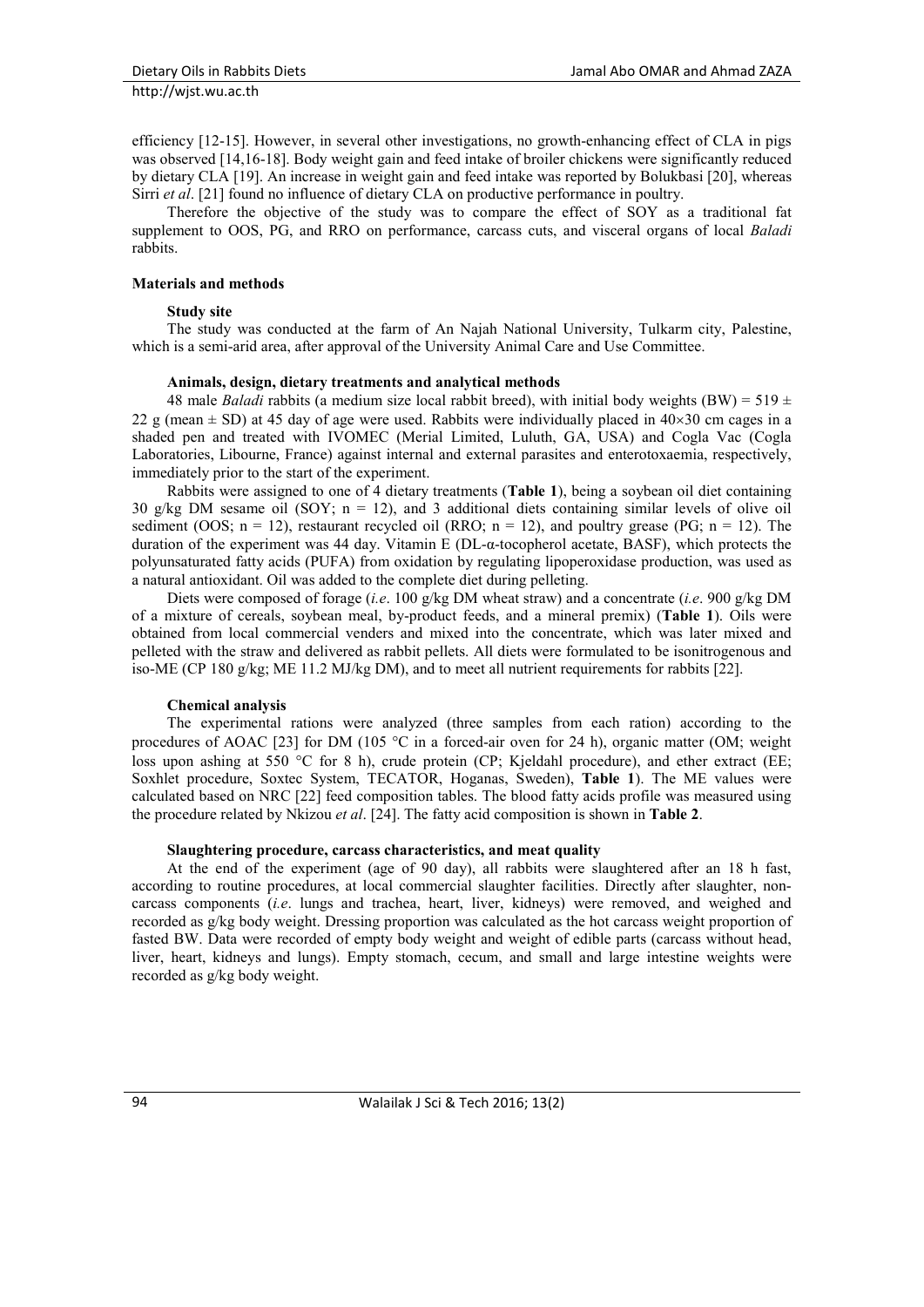**Item Dietary treatment<sup>2</sup>**<br>**IDietary treatment<sup>2</sup><br><b>ISOY RRO OOS SOY RRO OOS PG** Ingredient composition (g/kg DM) Wheat hay 200 200 200 200 200 200 Wheat bran 83 83 83 83 83 Soybean meal 261 261 261 261 261 261 Yellow corn 327 327 327 327 Barley 79 79 79 79 Limestone 10 10 10 10 10 Salt 5 5 5 5 5 5 Rabbit premix<sup>3</sup> 5 5 5 5 Fat 30 30 30 30 30 Chemical composition (g/kg DM) Crude protein 180 180 180 180 180 Crude fiber 117 117 117 117 117 Ether extract 29 29 29 29 29 Ash  $42$   $42$   $42$   $42$   $42$ Metabolizable energy (MJ/kg DM) 11.2 11.2 11.2 11.2

**Table 1** Ingredient and chemical composition of dietary treatments<sup>1</sup> fed to local *Baladi* rabbits (n = 12).

<sup>1</sup> composition values obtained from the analysis of final diets.

 ${}^{2}S OY =$  soybean oil, OOS = olive oil sediment, RRO = recycled restaurant oil, and PG = poultry grease. All were added at 30 g/kg on DM basis.

<sup>3</sup>analyses per 1 kg: vitamin A,12,000 IU; vitamin D3, 1500 IU; vitamin E, 50 mg; vitamin K3, 5 mg; vitamin B1, 3 mg; vitamin B2, 6 mg; vitamin B6, 5 mg; vitamin B12, 0.03 mg; niacin, 25 mg; Ca-D pantothenate, 12 mg; folic acid, 1 mg; D-biotin, 0.05 mg; apo carotenoic acid ester, 2.5 mg; Choline chloride, 400 mg.

| Item $(g/kg)$           | <b>SOY</b>               | <b>RRO</b> | <b>OOS</b> | PG   |
|-------------------------|--------------------------|------------|------------|------|
| 14:0                    | 0.8                      | 0.1        | 0.7        |      |
| 16:0                    | 9.0                      | 13.4       | 16.4       | 22.9 |
| 16:1                    | $\overline{\phantom{a}}$ | 0.8        | 2.2        | 0.9  |
| 18:0                    | 4.8                      | 2.5        | 3.3        | 8.6  |
| 18:1                    | 37.7                     | 61.9       | 20.2       | 39.7 |
| 18:2                    | 45.8                     | 18.0       | 48.5       | 33.8 |
| 18:3                    | 0.1                      | 1.3        | 2.8        |      |
| Total                   | 98.2                     | 98.3       | 94.4       | 96.2 |
| $SFA^b$                 | 14.2                     | 16.9       | 19.7       | 31.6 |
| <b>MUFA<sup>c</sup></b> | 39.7                     | 63.3       | 22.5       | 40.7 |
| PUFA <sup>d</sup>       | 41.7                     | 19.6       | 51.4       | 23.8 |
| (MUFA+PUFA):SFA         | 5.7                      | 4.8        | 3.7        | 2.0  |
| PUFA:SFA                | 2.9                      | 1.1        | 2.6        | 0.7  |

**Table 2** Fatty acid<sup>1</sup> composition of experimental rations fed to local *Baladi* rabbits ( $n = 12$ ).

 ${}^{1}$ SOY = soybean oil, OOS = olive oil sediment, RRO = recycled restaurant oil, and PG = poultry grease.  ${}^{b}$ SFA = saturated fatty acids.

 $\mathrm{c}^{\mathrm{c}}$ MUFA = monounsaturated fatty acids.

<sup>d</sup>PUFA = polyunsaturated fatty acids.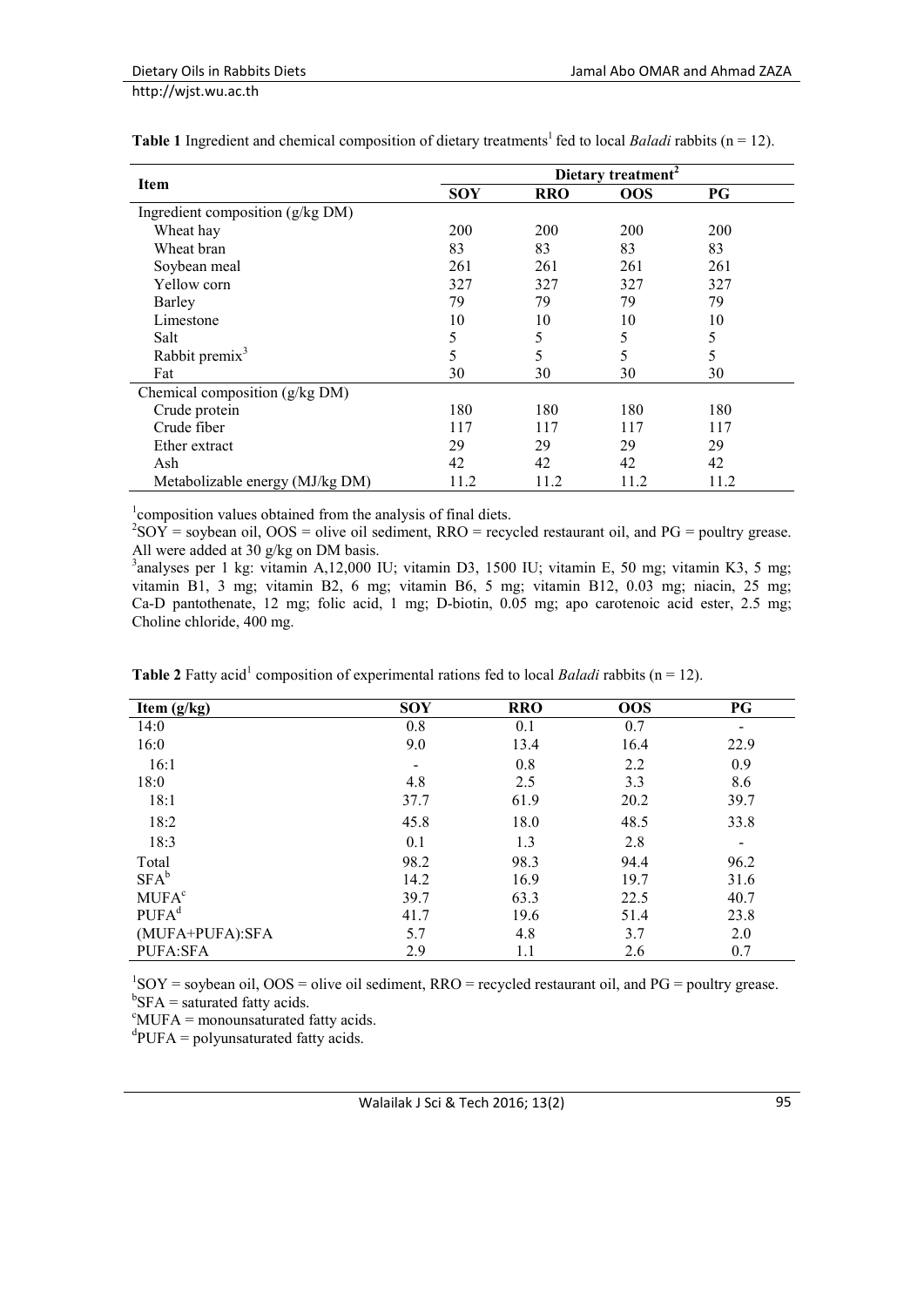#### **Statistical analyses**

Data (rabbit measures) were subjected to analysis of variance using the GLM procedure of SAS [25]. An least significant difference (LSD) test was used to assess significance among treatment means. Each rabbit was considered as a statistical unit. The model was;

$$
Y_{ij} = \mu + T_i + e_{ij}
$$
 (1)

where  $Y_{ij}$  is the observation on the j<sup>th</sup> rabbit receiving i<sup>th</sup> treatment (dietary supplement),  $\mu$  is the overall mean,  $T_i$  is the effect of i<sup>th</sup> treatment (dietary supplement), and  $e_{ij}$  is the random residual for the j<sup>th</sup> observation receiving i<sup>th</sup> treatment (dietary supplement).

#### **Results and discussion**

#### **Feed intake**

Type of dietary supplement had significant effect on feed intake. Rabbits fed the SOY consumed more (P < 0.05) feed, compared to rabbits in other experimental groups (**Table 3**). Rabbits fed the control diet (*i.e*. SOY) consumed more feed (5 %) compared to RRO fed rabbits; however, the OOS and PG fed rabbits consumed 3 and 5 % less feed, respectively, compared to those fed SOY or RRO.

# **Weight gain**

Heavier ( $P < 0.05$ ) final average body weights were observed in rabbits fed the RRO, compared to rabbits fed the other oils (**Table 3**). The average daily gain in rabbits ranged from 25.1 to 27.3 g/day. The OOS rabbits had the highest daily gain (27.3 g) and were 7 % lower, compared to the daily gain of rabbits fed the RRO.

# **Feed conversion ratio**

Dietary treatments had an effect on FCR (**Table 3**).

# **Carcass cuts and visceral organs**

Type of supplemented fat had no effect on carcass cuts (**Table 4**). However, there were significant differences among diets in carcass components. Rabbits fed the OOS oil had heavier ( $P < 0.05$ ) livers, compared to rabbits fed other treatments. Small intestine, large intestine, and cecum were heavier (P < 0.05) in rabbits fed the OOS, compared to those in rabbits fed other oil supplements. Dressing proportion was the lowest in rabbits fed the SOY or OOS, however, the differences were not significant (**Table 3**).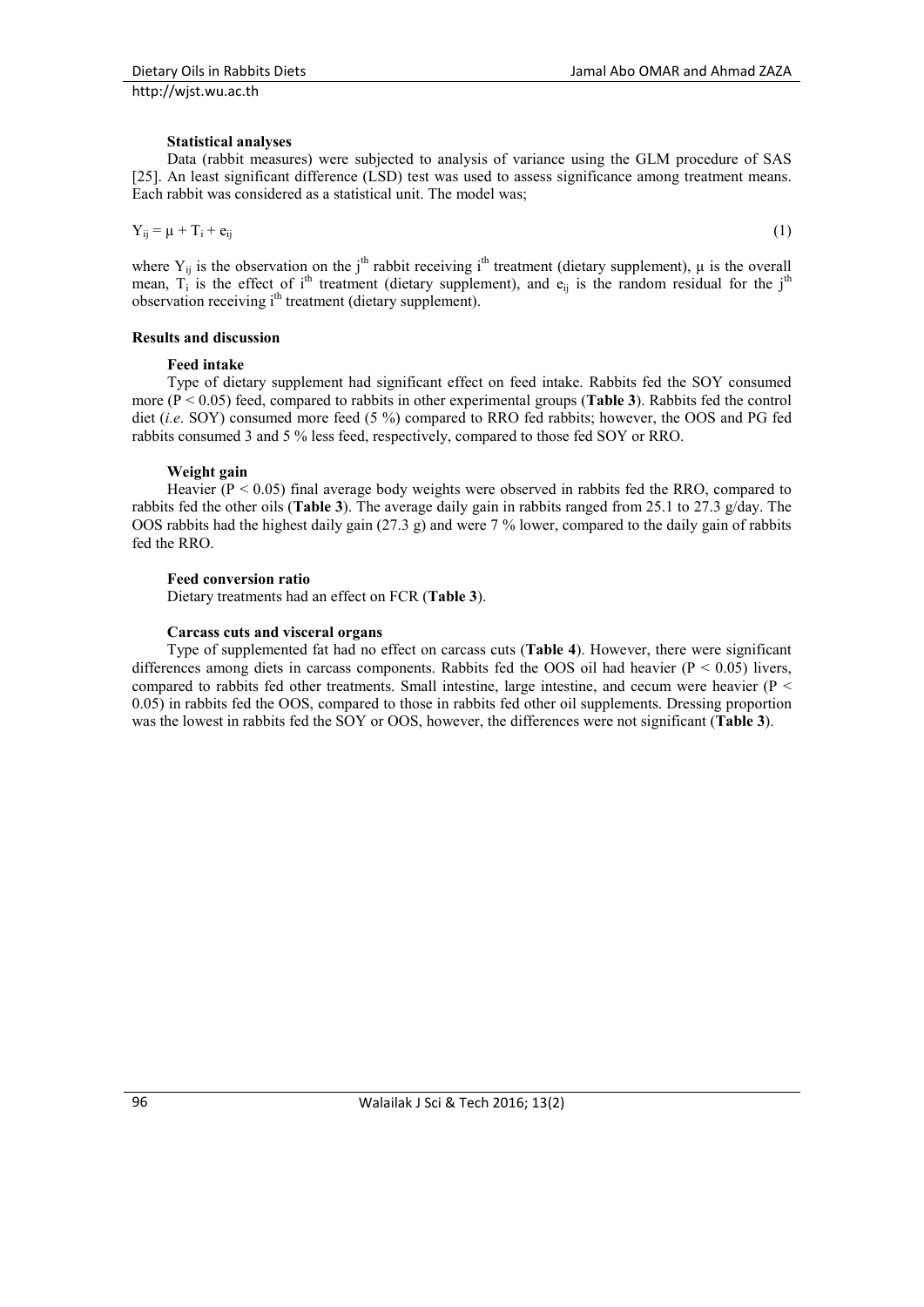|                   |  |  | Table 3 Effect of feeding different oil supplements on the performance and feed intakes of local <i>Baladi</i> |  |  |  |
|-------------------|--|--|----------------------------------------------------------------------------------------------------------------|--|--|--|
| rabbits (n = 12). |  |  |                                                                                                                |  |  |  |

|                            |                | Treatment'     | SEM <sup>2</sup>  | P value        |      |             |  |
|----------------------------|----------------|----------------|-------------------|----------------|------|-------------|--|
|                            | <b>SOY</b>     | <b>RRO</b>     | <b>OOS</b>        | PG             |      |             |  |
| Initial weight $(g)$       | 520            | 510            | 534               | 539            | 12   | 0.83        |  |
| Final weight $(g)$         | $1690^{\rm b}$ | $1650^{b}$     | $1736^{\circ}$    | $1681^{\rm b}$ | 32   | ${}_{0.05}$ |  |
| Weight gain (g)            | $1170^b$       | $1140^{b}$     | 1202 <sup>a</sup> | $1142^{b}$     | 25   | ${}_{0.05}$ |  |
| Average daily gain (g/day) | $26.6^{b}$     | $25.9^{b}$     | 27.3 <sup>a</sup> | $26.0^{b}$     | 0.4  | ${}_{0.05}$ |  |
| Feed intake $(g)$          | $4281^a$       | $4142^b$       | $4082^{b}$        | $4154^b$       | 54   | ${}_{0.05}$ |  |
| FCR <sup>3</sup>           | $3.66^a$       | $3.63^{\rm a}$ | $3.39^{b}$        | $3.63^{\circ}$ | 0.21 | ${}_{0.05}$ |  |
| Dressing proportion $(\%)$ | 51.0           | 52.5           | 50.0              | 53.0           | 3.6  |             |  |

<sup>1</sup>SOY, OOS, RRO and PG refer to dietary treatments containing 30 g/kg soybean oil, 30 g/kg olive oil sediment, 30 g/kg recycled restaurant oil, and 30 g/kg poultry grease on DM basis, respectively. <sup>2</sup>Standard error of the mean (SEM).

<sup>3</sup>Feed conversion ratio = DM intake/ADG (g/g).

 $F_{ab}$ Means within rows with different superscript differ significantly (P < 0.05).

**Table 4** Effect of feeding different oil supplements on carcass cuts and visceral organs weights (g/kg body weight) of local *Baladi* rabbits (n = 12).

|                              |                  | Treatment <sup>1</sup> | SEM <sup>2</sup>  |                  |      |             |  |
|------------------------------|------------------|------------------------|-------------------|------------------|------|-------------|--|
|                              | <b>SOY</b>       | <b>RRO</b>             | <b>OOS</b>        | PG               |      | P value     |  |
| Neck                         | 52               | 52                     | 55                | 54               | 2.00 | 0.91        |  |
| Back                         | 422              | 391                    | 373               | 411              | 22.8 | 0.21        |  |
| Shoulder                     | 135              | 133                    | 145               | 140              | 15.9 | 0.14        |  |
| Thigh                        | 293              | 292                    | 314               | 304              | 18.4 | 0.23        |  |
| Non carcass components       |                  |                        |                   |                  |      |             |  |
| Lungs                        | 13               | 11                     | 12                | 11               | 0.9  | 0.43        |  |
| Heart                        | 6                | 5                      | 6                 | 5                | 0.8  | 0.56        |  |
| Liver                        | 47 <sup>b</sup>  | 49 <sup>b</sup>        | $72^{\mathrm{a}}$ | 47 <sup>b</sup>  | 1.9  | ${}_{0.05}$ |  |
| Kidneys                      | 14               | 14                     | 13                | 12               | 1.2  | 0.22        |  |
| Pancreas                     |                  |                        |                   |                  | 0.1  | 0.78        |  |
| Stomach                      | 20               | 19                     | 19                | 18               | 1.4  | 0.69        |  |
| Cecum <sup>3</sup>           | 40 <sup>b</sup>  | 38 <sup>b</sup>        | 61 <sup>a</sup>   | 41 <sup>b</sup>  | 1.9  | ${}_{0.05}$ |  |
| Small intestine <sup>3</sup> | 309 <sup>b</sup> | 303 <sup>b</sup>       | 380 <sup>a</sup>  | 311 <sup>b</sup> | 9.8  | ${}< 0.05$  |  |
| Large intestine <sup>3</sup> | $32^b$           | 33 <sup>b</sup>        | 59 <sup>a</sup>   | $32^b$           | 1.0  | ${}< 0.05$  |  |

<sup>1</sup>SOY, OOS, RRO and PG refer to dietary treatments containing 30 g/kg soybean oil, 30 g/kg olive oil sediment, 30 g/kg recycled restaurant oil, and 30 g/kg poultry grease on DM basis, respectively.  ${}^{2}$ SEM = standard error of the mean.

<sup>3</sup>Empty tissue weight.

<sup>a,b</sup>Means within rows with different superscript differ significantly ( $P < 0.05$ ).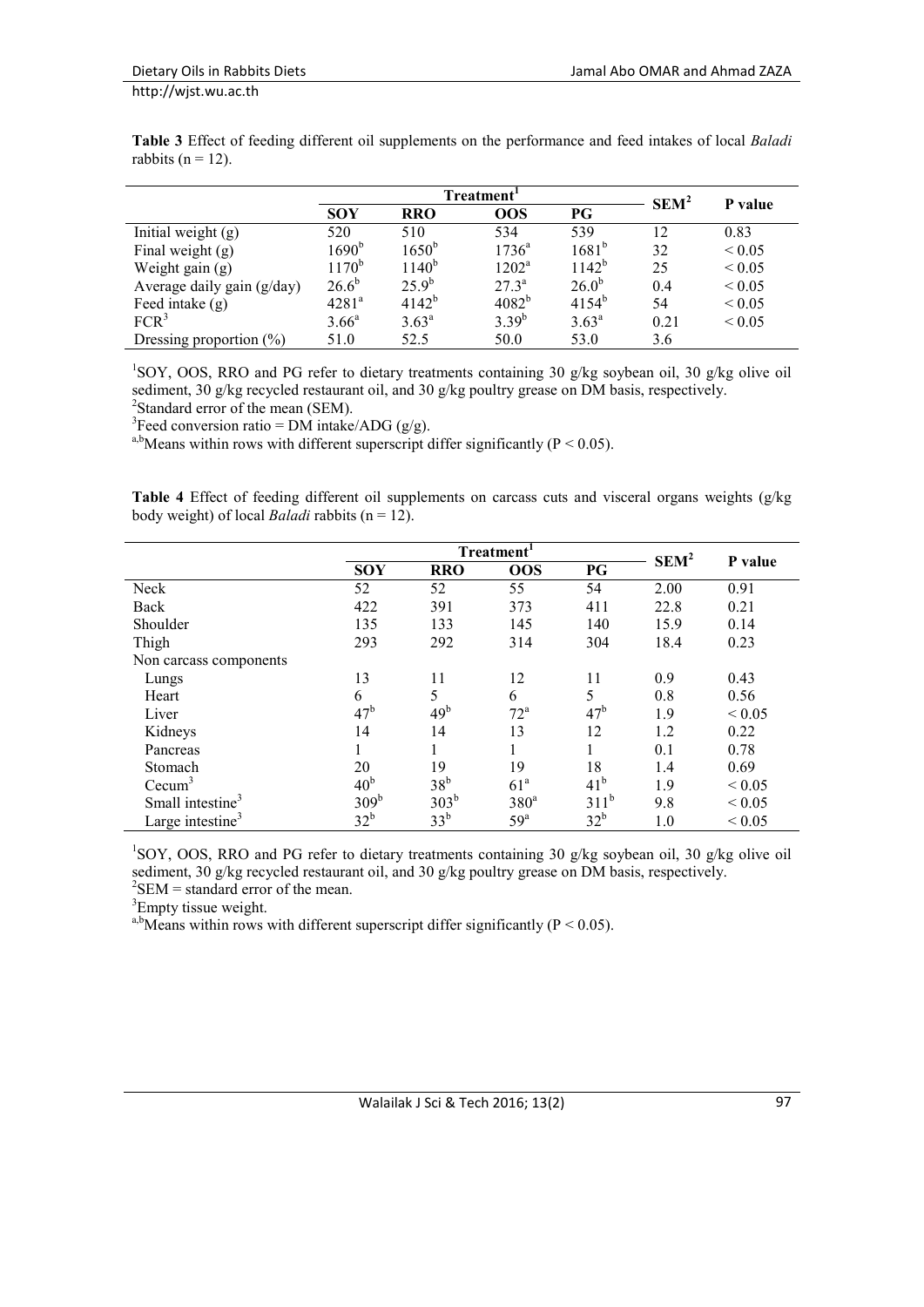http://wjst.wu.ac.th

#### **Discussion**

Supplemental fats had no significant harmful effect on rabbit health, as no mortalities were observed throughout the experiment. Fat supplemented diets have had changeable effects on animal performance [25], which may be related to conditions such as the composition of the basal diet, ME density, level of fat inclusion, fat source (*i.e.* level of saturated fatty acids), and whether diets were formulated to be iso-ME, as well as animal species [27]. This study showed that rabbits fed the OOS had less feed consumption, heavier final weights, and more gain, but best FCR, compared to rabbits in other experimental groups (*i.e*. SOY, RRO, PG). However, SOY oil, the conventional local oil supplement, RRO or PG, resulted in less efficient feed conversion.

Many studies have investigated effects of conjugated linoleic acid (CLA) on body composition and, although results vary by species, Whigham *et al*. [26] found that CLA at levels 1 - 10 g/kg of diets affected nonruminant (*i.e*. rats and pigs) performance.

Body weight gain and feed intake of broiler chickens were significantly reduced by dietary CLA [19]. An increase in weight gain and feed intake was reported by Bolukbasi [20], whereas Sirri *et al*. [21] found no influence of dietary CLA on productive performance in poultry. The proportion of saturated fatty acids (SFA) was increased by CLA when fed to rabbits, at the expense of monounsaturated fatty acids (MUFA) in RRO and SOY supplemented diets; this might be due to more efficient use of ME, compared to that of OOS or PG, as SOY may have increased the rate of fat metabolism [27]. The poorer performance of the OOS supplemented rabbits could be due to its negative effects on digestion of other nutrients, such as fiber, with negative consequences on intake and performance. It is well documented that unsaturated vegetable oils are more digested by poultry, compared to animal fats with high levels of saturated fatty acids [1,8]. Pig rates of gain was increased by CLA feeding [11,12], CLA improved feed efficiency [12-15]. However, in several other investigations, no growth-enhancing effect of CLA in pigs was observed [14,16-18]. Studies have shown that rabbits have the ability to utilize significant amounts of dietary fat as a source of energy; however, the efficiency of its utilization largely depends on the composition of fatty acids [1,3-10].

This study showed that source of supplemented fat had no effect on carcass cuts. However, rabbits fed the OOS oil had heavier livers and lower weights of small intestine, large intestine, and cecum, compared to rabbits in other treatments.

Dietary oil supplementation was found to have a significant effect on carcass fatness. Fat deposition in the body is affected by the degree of saturation of dietary fatty acids. Low saturated fats can have an effect on lower fatness. Low fatness may also result from the stimulating effect of polyunsaturated acids on enzymes that degrade fatty acids (β-oxidation).

#### **Conclusions**

Studies with local rabbit breeds, especially the medium size *Baladi* rabbits are limited. Our results, the first in our region, show some advantages of feeding other fat supplements (*i.e*. RRO, PG, OOS) to rabbits, in comparison with SOY. However more research is needed to investigate the effects of the feeding level and duration of feeding of these sources on fat deposition, meat characteristics, visceral organs, mass intra, and nutrient digestibility in rabbits.

#### **Acknowledgements**

The authors thank Dr. Hassan Abu Qaoud from the Faculty of Agriculture, An-Najah National University, for help with statistical analysis.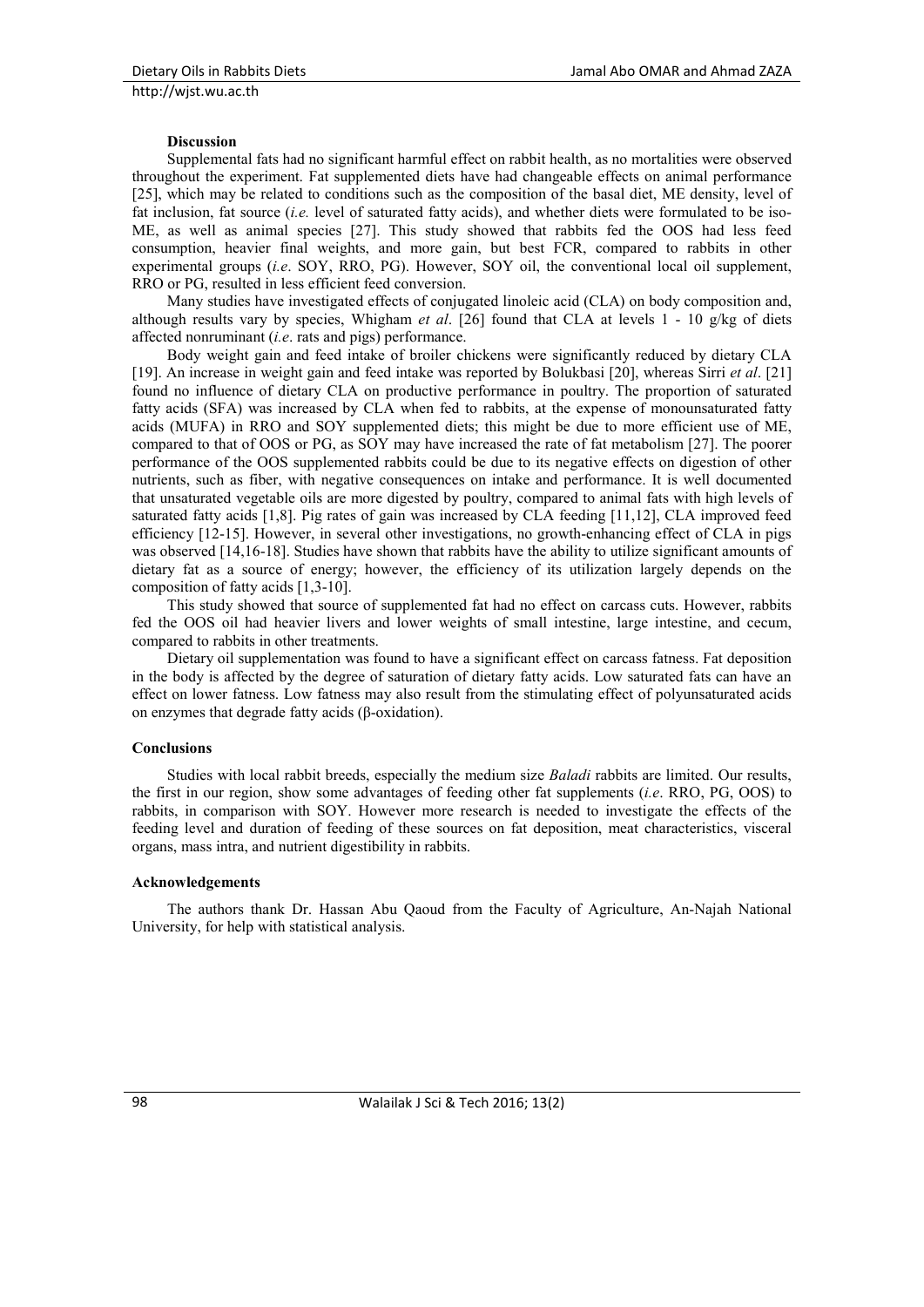http://wjst.wu.ac.th

# **References**

- [1] Z Zduńczyk, J Jankowski and A Koncicki. *Fats in Poultry Feeding. Selected Problems* (*in Polish*). University of Warmia and Mazury, Olsztyn, Poland, 2001, p. 1-85.
- [2] S Smulikowska and A Rutkowski. *Nutrient Recommendations and Nutritive Value of Feedstuffs. Nutritional Standards for Poultry* (*in Polish*). The Kielanowski Institute of Animal Physiology and Nutrition, Jabłonna, Poland, 2005, p. 1-136.
- [3] MA Latour, ED Peebles, CR Boyle and JD Brake. The effects of dietary fat on growth performance, carcass composition, and feed efficiency in the broiler chick. *Poultry Sci*. 1994; **73**, 1362-9.
- [4] JR Scaife, J Moyo, H Galbraith, W Michie and V Campbell. Effect of different dietary supplemental fats and oils on the tissue fatty acid composition and growth of female broilers. *Brit. Poultry Sci*. 1994; **35**, 107-18.
- [5] ED Peebles, JD Cheaney, JD Brake, CR Boyle and MA Latour. Effects of added lard on body weight and serum glucose and low density lipoprotein cholesterol in randombred broiler chickens. *Poultry Sci.* 1997; **76**, 29-36.
- [6] ED Peebles, JD Cheaney, JD Brake, CR Boyle, MA Latour and CD McDaniel. Effects of added lard fed to broiler chickens during the starter phase. 1. Body and selected organ weights, feed conversion, hematology, and serum glucose. *Poultry Sci*. 1997; **76**, 1641-7.
- [7] ED Peebles, JD Cheaney, JD Brake, CR Boyle, MA Latour and CD McDaniel. Effects of added lard fed to broiler chickens during the starter phase. 2. Serum lipids. *Poultry Sci*. 1997; **76**, 1648-54.
- [8] A Dvorin, Z Zoref, S Mokady and Z Nitsan. Nutritional aspects of hydrogenated and regular soybean oil added to diets of broiler chickens. *Poultry Sci*. 1998; **77**, 820-5.
- [9] M Ozdogan and M Aksit. Effects of feeds containing different fats on carcass and blood parameters of broilers. *J. Appl. Poultry Res*. 2003; **12**, 251-6.
- [10] HA Shahriar, A Rezaei, A Lak and A Ahmadzadeh. Effect of dietary fat sources on blood and tissue biochemical factors of broiler. *J. Anim. Vet. Adv*. 2007; **6**, 1304-7.
- [11] RL Thiel-Cooper, FC Jr Parrish, JC Sparks, BR Wiegand and RC Ewan. Conjugated linoleic acid changes swine performance and carcass composition. *J. Anim. Sci*. 2001; **79**, 1821-8.
- [12] C Lauridsen, H Mu and P Henckel. Influence of dietary conjugated linoleic acid (CLA) and age at slaughtering on performance, slaughter- and meat quality, lipoproteins, and tissue deposition of CLA in barrows. *Meat Sci*. 2005; **69**, 393-9.
- [13] G Bee. Dietary conjugated linoleic acids affect tissue lipid composition but not *de novo* lipogenesis in finishing pigs. *Animal Res*. 2001; **50**, 383-99.
- [14] TG Ramsay, CM Evock-Clover, NC Steele and MJ Azain. Dietary conjugated linoleic acid alters fatty acid composition of pig skeletal muscle and fat*. J. Anim. Sci*. 2001; **79**, 2152-61.
- [15] BR Wiegand, FC Jr Parrish, JE Swan, ST Larsen and TJ Baas. Conjugated linoleic acid improves feed efficiency, decreases subcutaneous fat, and improves certain aspects of meat quality in Stress-Genotype pigs. *J. Anim. Sci*. 2001; **79**, 2187-95.
- [16] GI Stangl, H Muller and M Kirchgessner. Conjugated linoleic acid effects on circulating hormones, metabolites and lipoproteins, and its proportion in fasting serum and erythrocyte membranes of swine. *Eur. J. Nutr.* 1999; **38**, 271-7.
- [17] HL Muller, M Kirchgessner, FX Roth and GI Stangl. Effect of conjugated linoleic acid on energy metabolism in growing-finishing pigs. *J. Anim*. *Physiol. Anim. Nutr*. 2000; **83**, 85-94.
- [18] LA Gatlin, MT See, DK Larick, X Lin and J Odle. Conjugated linoleic acid in combination with supplemental dietary fat alters pork fat quality*. J. Nutr*. 2002; **132**, 3105-12.
- [19] B Szymczyk, PM Pisulewski, W Szczurek and P Hanczakowski. Effects of conjugated linoleic acid on growth performance, feed conversion efficiency, and subsequent carcass quality in broiler chickens. *Br. J. Nutr.* 2001; **85**, 465-73.
- [20] SC Bolukbasi. Effect of conjugated linoleic acid (CLA) on broiler performance, serum lipoprotein content, muscle fatty acid composition and meat quality during refrigerated storage. *Br. Poultry Sci.* 2006; **47**, 470-6.